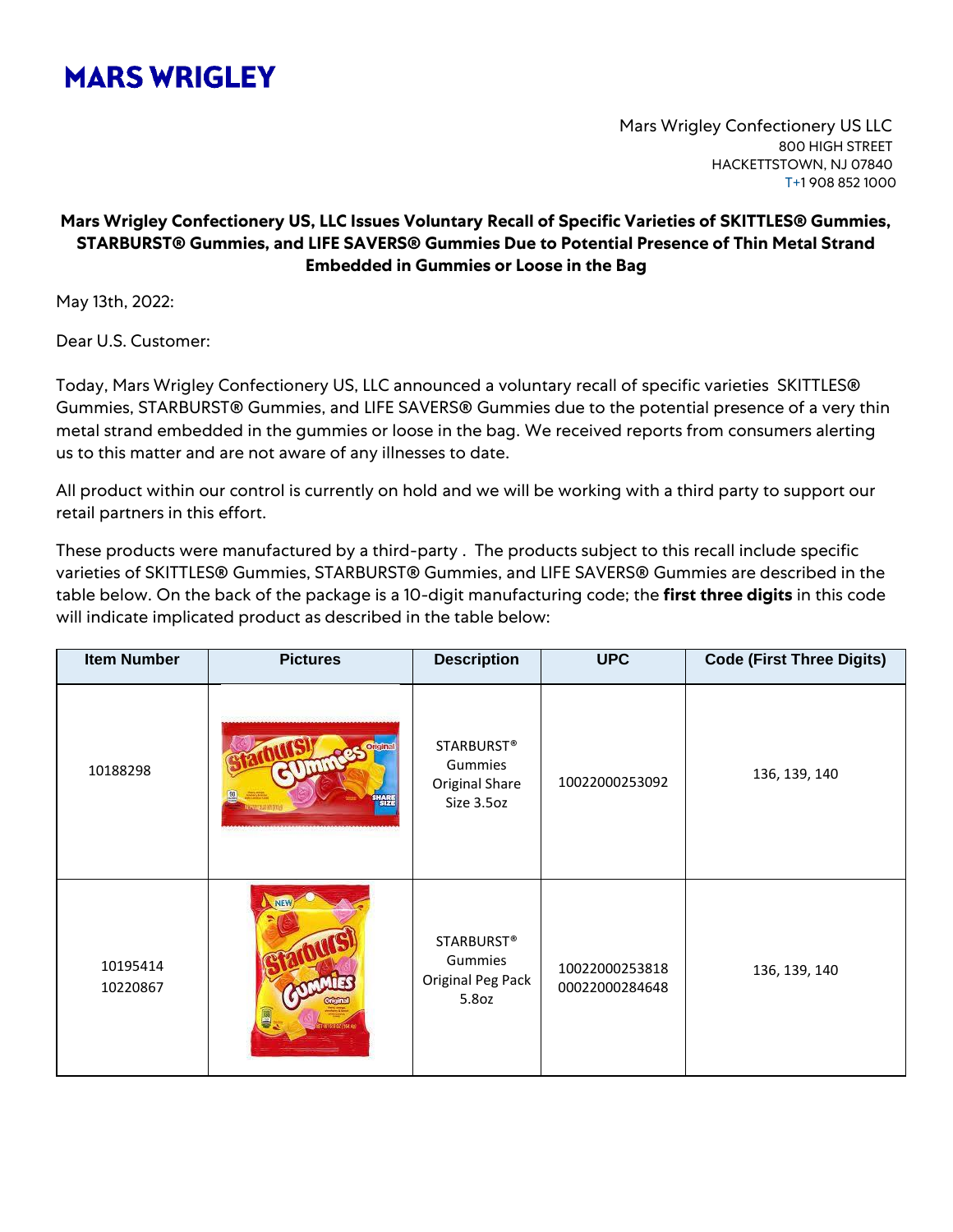| 10188301                         | HARE<br>SIZE<br>HIIB                  | <b>STARBURST®</b><br><b>Gummies Sours</b><br>Share Size 3.5oz                | 10022000253122                                     | 134, 135, 137-142              |
|----------------------------------|---------------------------------------|------------------------------------------------------------------------------|----------------------------------------------------|--------------------------------|
| 10195413<br>10220796<br>10195750 |                                       | STARBURST®<br><b>Gummies Sours</b><br>Peg Pack 5.8oz                         | 10022000253801<br>00022000284617<br>10022000259384 | 134, 135, 137-142              |
| 10220865                         | 90 九色                                 | <b>STARBURST®</b><br><b>Gummies Sour</b><br><b>Berries</b><br>Peg Pack 5.8oz | 00022000284624                                     | 135, 138, 139                  |
| 10222236<br>10136761<br>10222238 | <b>GUMMIES</b><br><b>5</b><br>PLAVORS | LIFE SAVERS®<br><b>Gummies Five</b><br>Flavor Peg Pack<br>7.0oz, 3.22oz      | 10022000285277<br>10019000083422<br>10022000285291 | 136, 139                       |
| 10081699<br>10195012             | GUMMIES<br>BERRIES                    | LIFE SAVERS®<br><b>Wild Berries</b><br><b>Gummies Peg</b><br>Pack 7.0 oz     | 10019000083446<br>10022000244502                   | 136 - 138, 140, 147, 149 - 152 |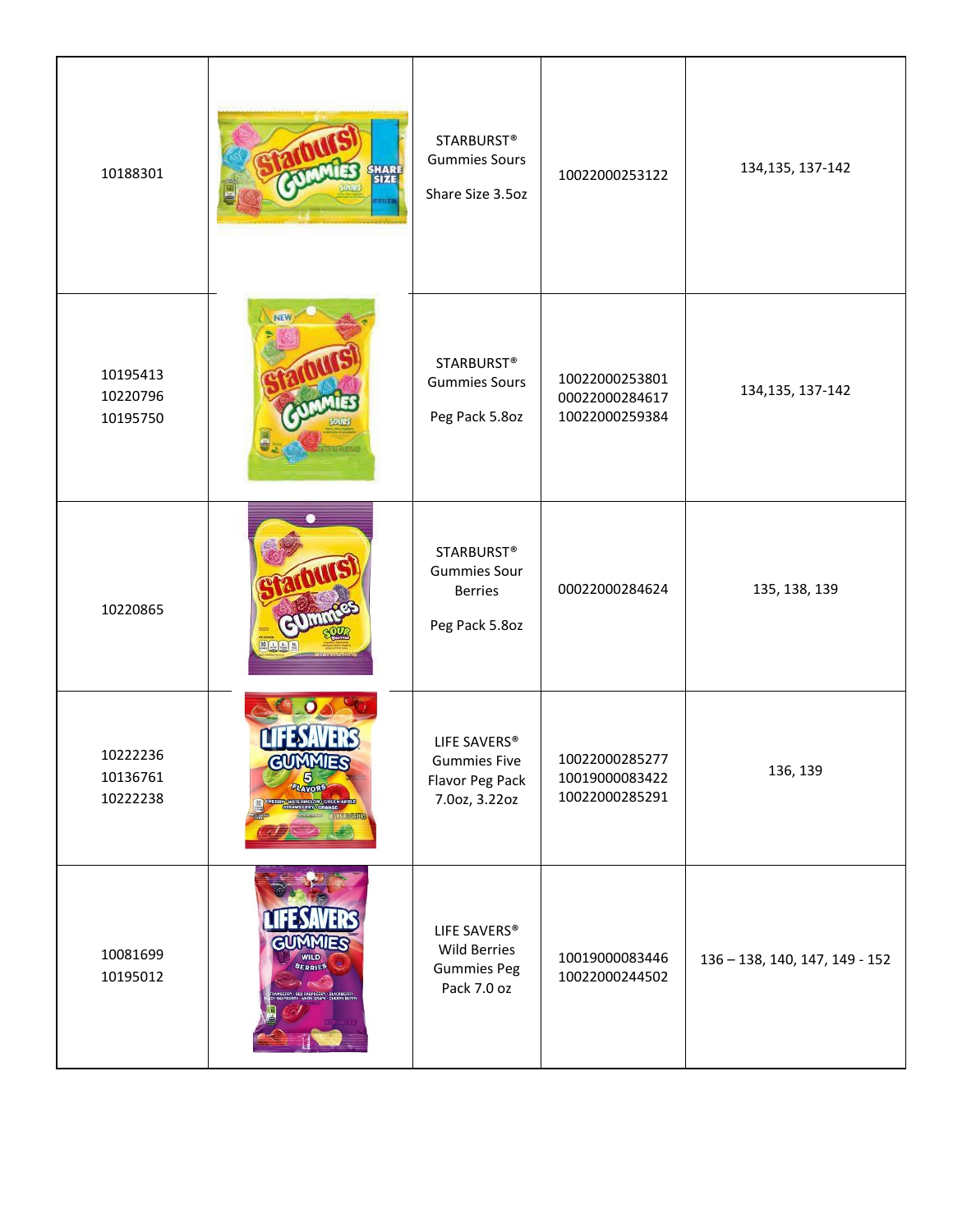| 10195000<br>10195014<br>10095001 | $\left(\frac{12}{2}\right)$<br>GUMMIES<br><b>Tartimozoo</b> | LIFE SAVERS®<br>Sour Gummies<br>Peg Pack 7.0 oz,<br>180g                         | 10022000242058<br>10022000244533<br>00019000170491 | 132-134, 139-140, 144-147,<br>149, 151, 152, 201 |
|----------------------------------|-------------------------------------------------------------|----------------------------------------------------------------------------------|----------------------------------------------------|--------------------------------------------------|
| 10224068<br>10228324<br>10229828 | <b>PARB</b>                                                 | <b>SKITTLES®</b><br>Gummies<br>Original Peg Pack<br>5.8 oz, 2.93oz               | 10022000285956<br>00022000286727<br>10022000287363 | 139 - 218                                        |
| 10229823<br>10230187             |                                                             | <b>SKITTLES®</b><br>Gummies<br>Original Stand Up<br>Pouch 12oz                   | 10022000287325<br>00022000287434                   | 139 - 218                                        |
| 10224070<br>10228325<br>10229830 | <b>NEW</b><br><b>BARB</b><br>ET WT 5.80.02 (184)            | SKITTLES <sup>®</sup> Wild<br><b>Berry Gummies</b><br>Peg Pack 5.8 oz,<br>2.93oz | 10022000285970<br>00022000286734<br>10022000287387 | 138 - 218                                        |
| 10229825<br>10230290             | NEW                                                         | <b>SKITTLES®</b><br><b>Gummies Wild</b><br>Berry Stand Up<br>Pouch 12oz          | 10022000287349<br>00022000287441                   | 138 - 218                                        |